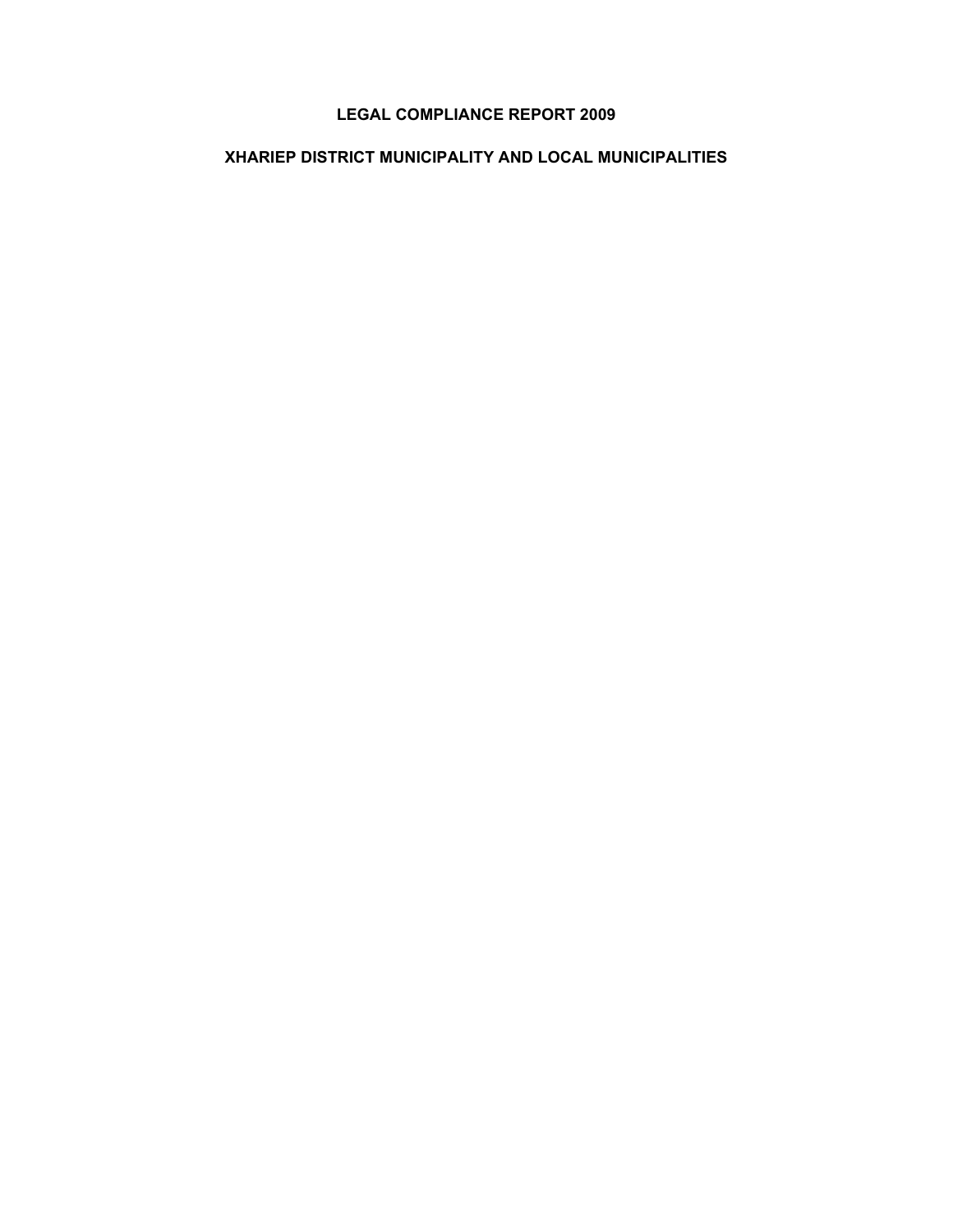### **XHARIEP DISTRICT MUNICIPALITY**

#### **Non-compliance with applicable legislation**

#### **Municipal Finance Management Act**

- 1. An appropriate and effective cash management and investment policy has not yet been approved by council as required by section 13(2) of the MFMA.
- 2. The annual budget was not tabled at a council meeting at least 90 days before the start of the budget year as required by section 16(2) of the MFMA.
- 3. The municipal council did not consider approval of the budget at least 30 days before the start of the budget year as required by section 24(1) of the MFMA.
- 4. Section 22 of the MFMA requires the accounting officer, immediately after an annual budget is tabled in a municipal council, to make public the annual budget and the documents referred to in section 17(3) and invite the local community to submit representations in connection with the budget; to submit the annual budget in both printed and electronic format to the National Treasury and the relevant provincial treasury and in either format to any prescribed national or provincial organs of state and to other municipalities affected by the budget. No evidence could be obtained that this was done by the municipality.
- 5. An annual budget must be approved together with any municipal tariffs set for the budget year. Any changes to the municipality's integrated development plan and any changes to the municipality's budget-related policies must be approved. This could not be verified as required by section 24(2)(c) of the MFMA.
- 6 The 2007-08 budget was approved by council with a deficit of R7 229 399. The municipality had budgeted for a deficit notwithstanding sections 54(2), 54(3), (70)(1 )(a) and 70(1 )(b) of the MFMA.
- 7. The mayor did not submit a report to the council on the implementation of the budget and the financial state of affairs of the municipality within 30 days of the end of each quarter as required by section 52(d) of the MFMA.
- 8. The mid-year budget report was not submitted to the council by 31 January 2008 as required by section 54(1) of the MFMA.
- 9. It was noted that payments amounting to R518 435 were not made within 30 days after receipt of the supplier's invoice, which is in contravention of section 65(2)(e) of the MFMA.

# **Municipal Systems Act**

- 1. The performance agreement between the accounting officer and the executive authority could not be provided, as required by section 57(1)(b) of the MSA, and not all written employment contracts could be obtained in terms of section 57(1 )(a) of the MFMA.
- 2. The entire delegation of powers policy has not been approved as required by section 59(4).
- 3. No updated tariff policy could be obtained for the rental of the municipality's buildings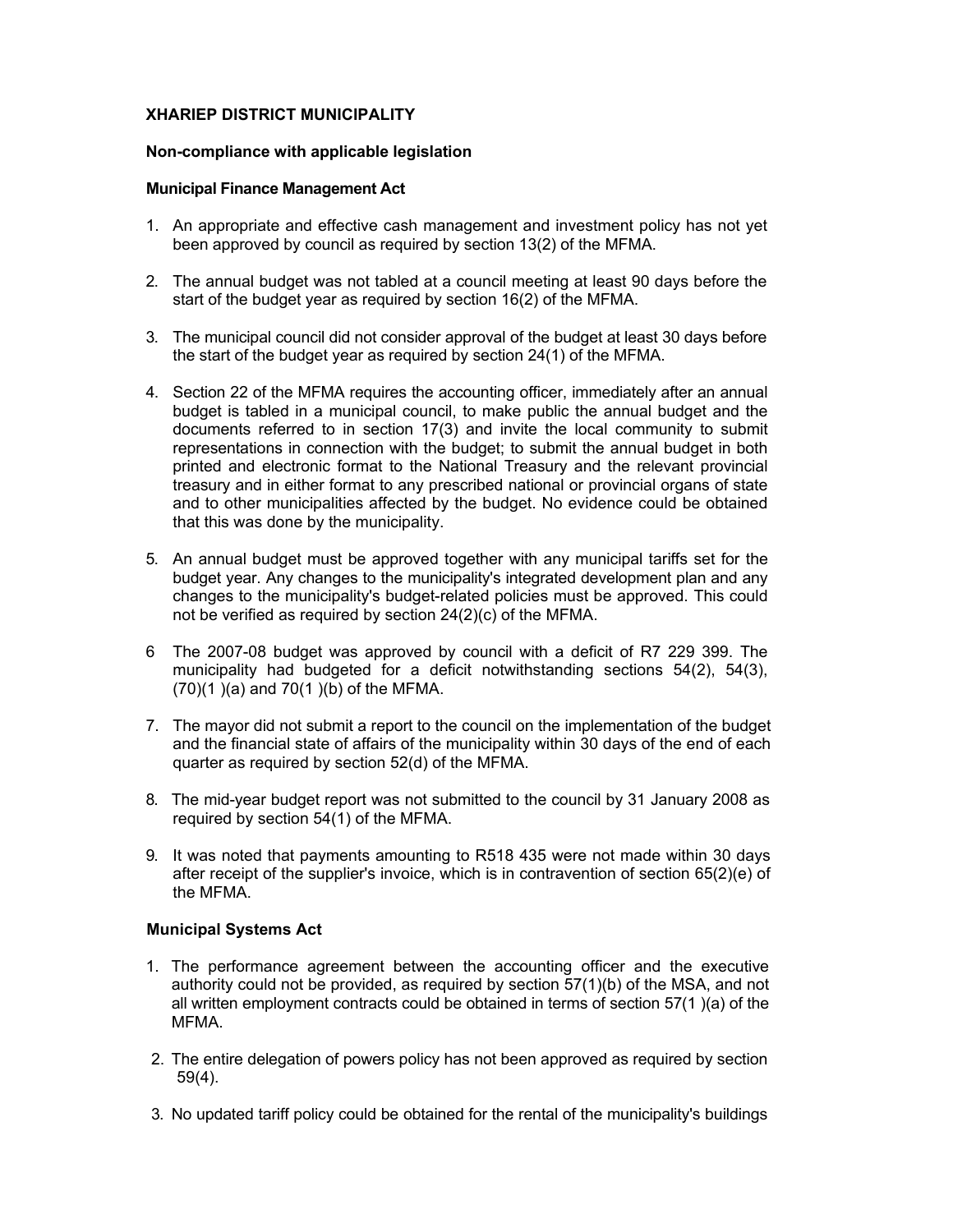as required by section 74 of the MSA.

4. In terms of section 121(3)(c) of the MFMA, the annual report of a municipality must include the annual performance report of the municipality prepared by the municipality in terms of section 46 of the Local Government: Municipal Systems Act 2000 (Act No. 32 of 2000) (MSA).

## **Municipal Structures Act**

1. The municipal council did not meet quarterly as required by section 18(2) of the Act.

### **LETSEMENG**

#### **Non-compliance with applicable legislation**

#### **Local Government: Municipal Finance Management Act, 2003 (Act No. 56 of 2003)**

- 1. The management of the Letsemeng Local Municipality did not maintain full and proper records in accordance with section  $62(1)(b)$  of the MFMA and did not always submit information, returns, documents, explanations and motivations as required by the Auditor-General in accordance with section 74(1) of the said act.
- 2. Contrary to section 115(b) of the MFMA, the accounting officer did not establish proper mechanisms to ensure separation of duties in respect of demand management, procurement stores and warehousing, and performance and contract management.
- 3. According to section 64(2)(a) of the MFMA, *the accounting officer must take all reasonable steps to ensure that the municipality has effective revenue collection systems consistent with section 95 of the Municipal Systems Act and the municipality's credit control and debt collection policy.* Notwithstanding, it was noted that long overdue debtors were not handed over to attorneys for collection nor were other reasonable steps taken to recover these amounts due to the municipality.
- 4. Could not be provided with evidence that the accounting officer submitted reports to the executive mayor within ten days after the end of each month on the state of the municipality's budget in accordance with section 71(1) of the MFMA.
- 5. In terms of section 131 of the MFMA, a municipality must address any issues raised by the Auditor-General in an audit report. The mayor of a municipality must ensure compliance by the municipality. Various matters noted in my audit report on the financial statements for the year ended 30 June 2007, dated 5 November 2008 have not yet been resolved by management. As a result, the mayor and management of the Letsemeng Local Municipality did not fulfil their responsibility in terms of section 131 of the MFMA.
- 6. In terms of section 121(3)(c) of the MFMA, the annual report of a municipality must include the annual performance report of the municipality prepared by the municipality in terms of section 46 of the Local Government: Municipal Systems Act, 2000 (Act No 32 of 2000} (MSA).

#### **Local Government: Municipal Systems Act, 2000 (Act No. 32 of 2000) (MSA)**

1. According to section 11(3)(a) of the MSA, regulations, plans and policies should be established, approved and implemented by the municipality that should govern the different processes and activities of the municipality. Notwithstanding, it was noted that the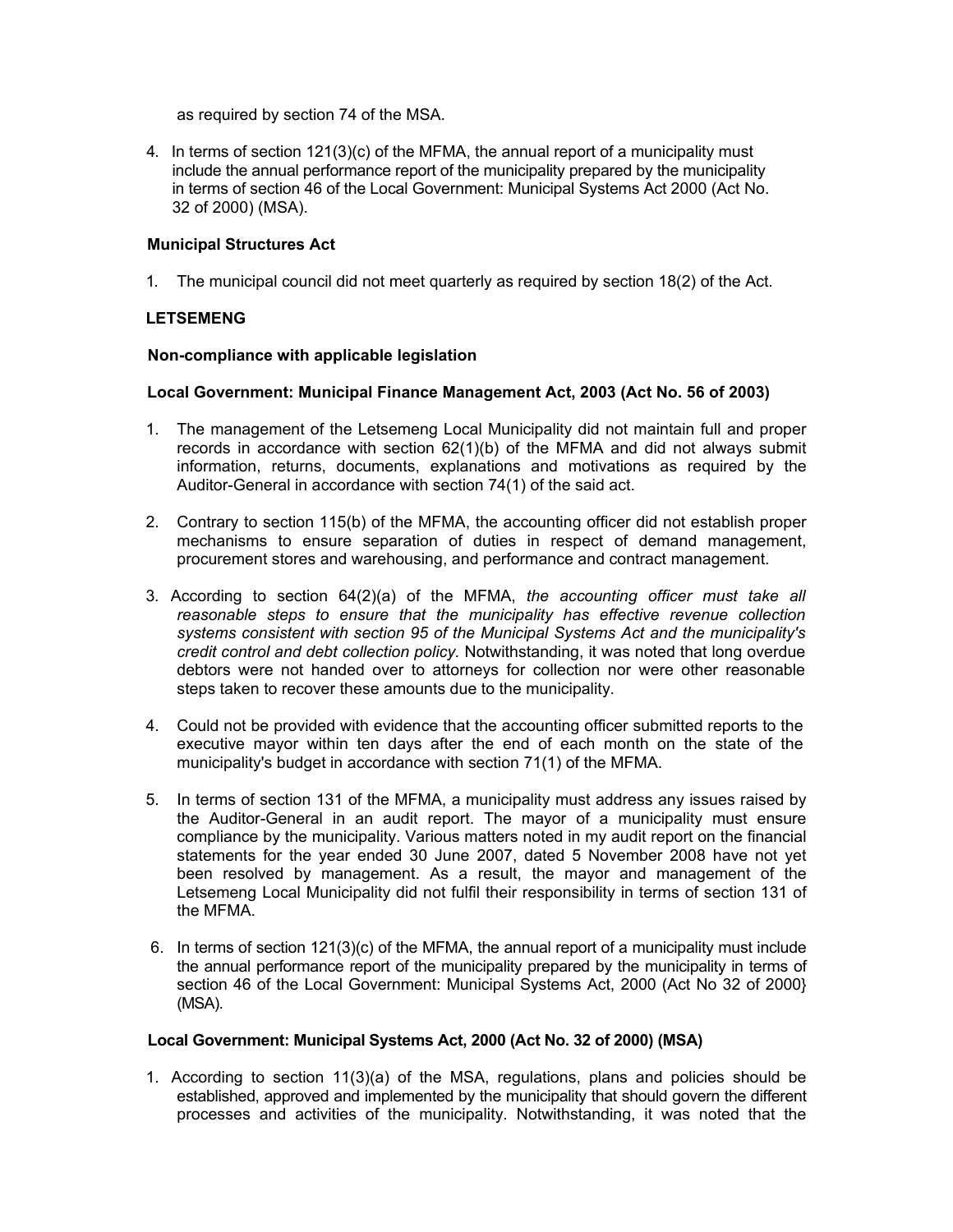municipality has not established or implemented formally documented and approved policy frameworks for the financial transactions and events related to several important business processes.

- 2. Section 6(c) of the MSA requires the administration of a municipality to take measures to prevent corruption. Contrary to this prescript, neither a formally documented and approved risk assessment strategy and risk assessment plan nor a fraud prevention plan existed during the year under review, resulting in risks not being identified or assessed by management and the risk that fraud might not be prevented or detected timeously.
- 3. Contrary to section 38 of the MSA, the performance of middle level management and their subordinates was not evaluated during the year under review. Furthermore, the performance of section 57 managers was also not evaluated as required by sections 57(1) (b), (4A), (4B) and 5 of the act.

# **Division of Revenue Act, 2007 (Act No. 1 of 2007)**

1. Contrary to the requirements of Section 31 (2) of the Division of Revenue Act, the accounting officer did not submit electronic returns of the municipality's conditional grant spending to the Provincial Treasury for the period ending 30 June 2008. The municipality thus failed to comply with the legislative requirements outlined by section 71 of the MFMA.

# **KOPANONG**

### **Non-compliance with applicable legislation**

### **Municipal Finance Management Act, 2003 (Act No. 56 of 2003)**

- 1. Section 69(3)(a) of the MFMA prescribes that the accounting officer must no later than 14 days after approval of an annual budget submit to the mayor a draft service delivery and budget implementation plan for the budget year. Section  $53(1)(c)(ii)$  of the MFMA prescribes that the mayor of a municipality must take all reasonable steps to ensure that the municipality's service delivery and budget implementation plan is approved by the mayor within 28 days after the approval of the budget. No evidence could be obtained that a draft service delivery and budget implementation plan for the 2008-09 budget year had been prepared and submitted as required.
- 2. In terms of section 65(2)(e) of the MFMA the accounting officer of a municipality must ensure that all money owing by the municipality is paid within 30 days of receiving the relevant invoice or statement, unless prescribed otherwise for certain categories of expenditure. In respect of payments with a total value of R2 097 252, sufficient appropriate audit evidence could not be obtained that the payment was made within the prescribed period.

#### **Municipal Systems Act, 2000 (Act No. 32 of 2000) (MSA)**

1. Section 66 of the MSA prescribes that a municipal manager, within a policy framework determined by the municipal council and subject to any applicable legislation, must among others attach to all the posts on its approved staff establishment the remuneration and other conditions of service as may be determined in accordance with any applicable labour legislation and should establish a process or mechanism to regularly evaluate the staff establishment and, if necessary, review the staff establishment and the remuneration and conditions of service. Sufficient appropriate audit evidence that municipal manager complied with these prescripts of the MSA could not be obtained.